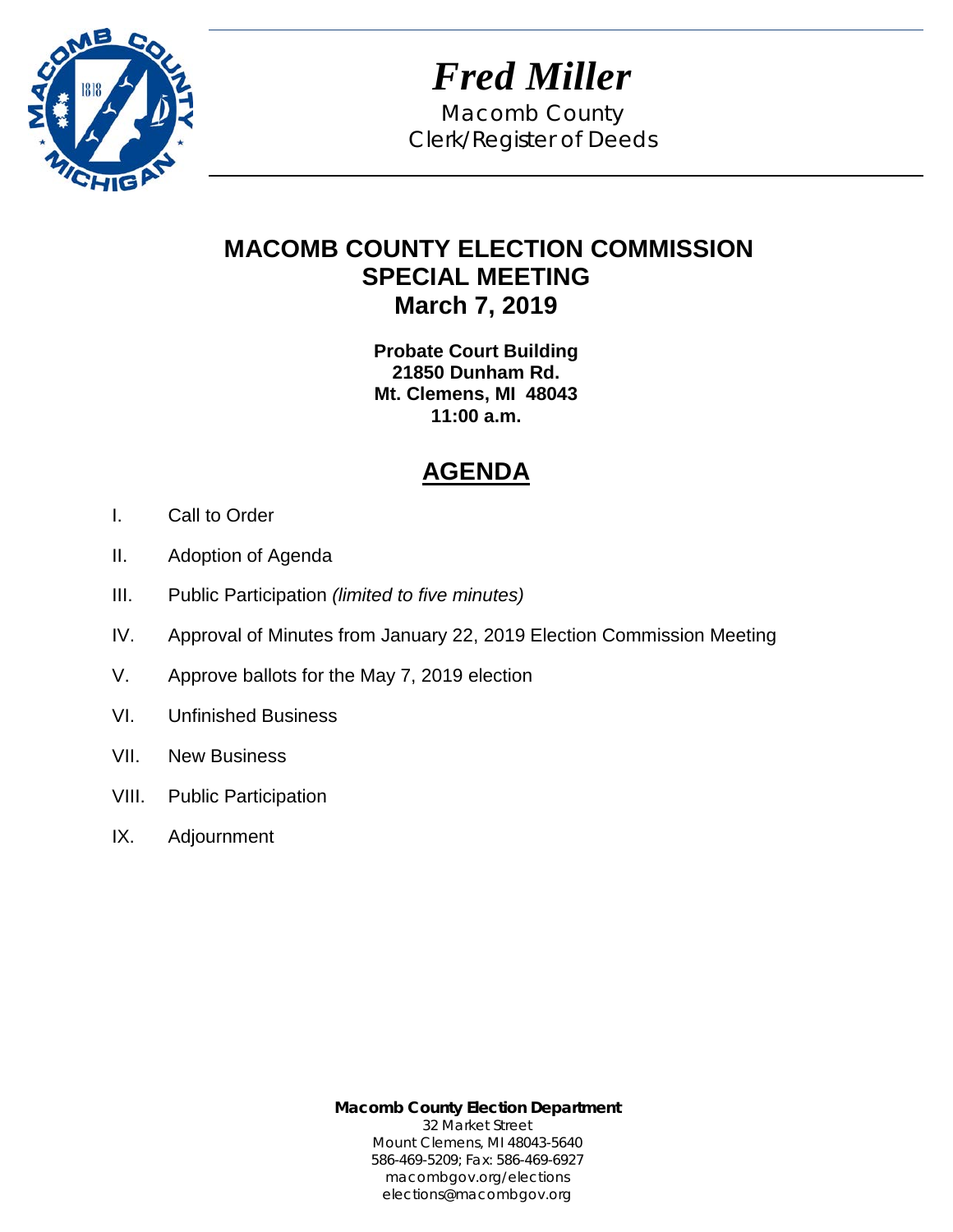

*Fred Miller*

Macomb County Clerk/Register of Deeds

# **MEETING NOTICE**

# **MACOMB COUNTY ELECTION COMMISSION SPECIAL MEETING**

Macomb County Clerk's Office Election Department (586) 469-5209

The Macomb County Election Commission will hold a **SPECIAL MEETING** on Thursday, March 7, 2019, at 11:00 a.m. in the Probate Court Building, 21850 Dunham Rd., Mount Clemens, to approve the ballots for the May 7, 2019 Election.

Freel Mille

Fred Miller Macomb County Clerk/Register of Deeds

**Macomb County Election Department** 32 Market Street Mount Clemens, MI 48043-5640 586-469-5209; Fax: 586-469-6927 macombgov.org/elections elections@macombgov.org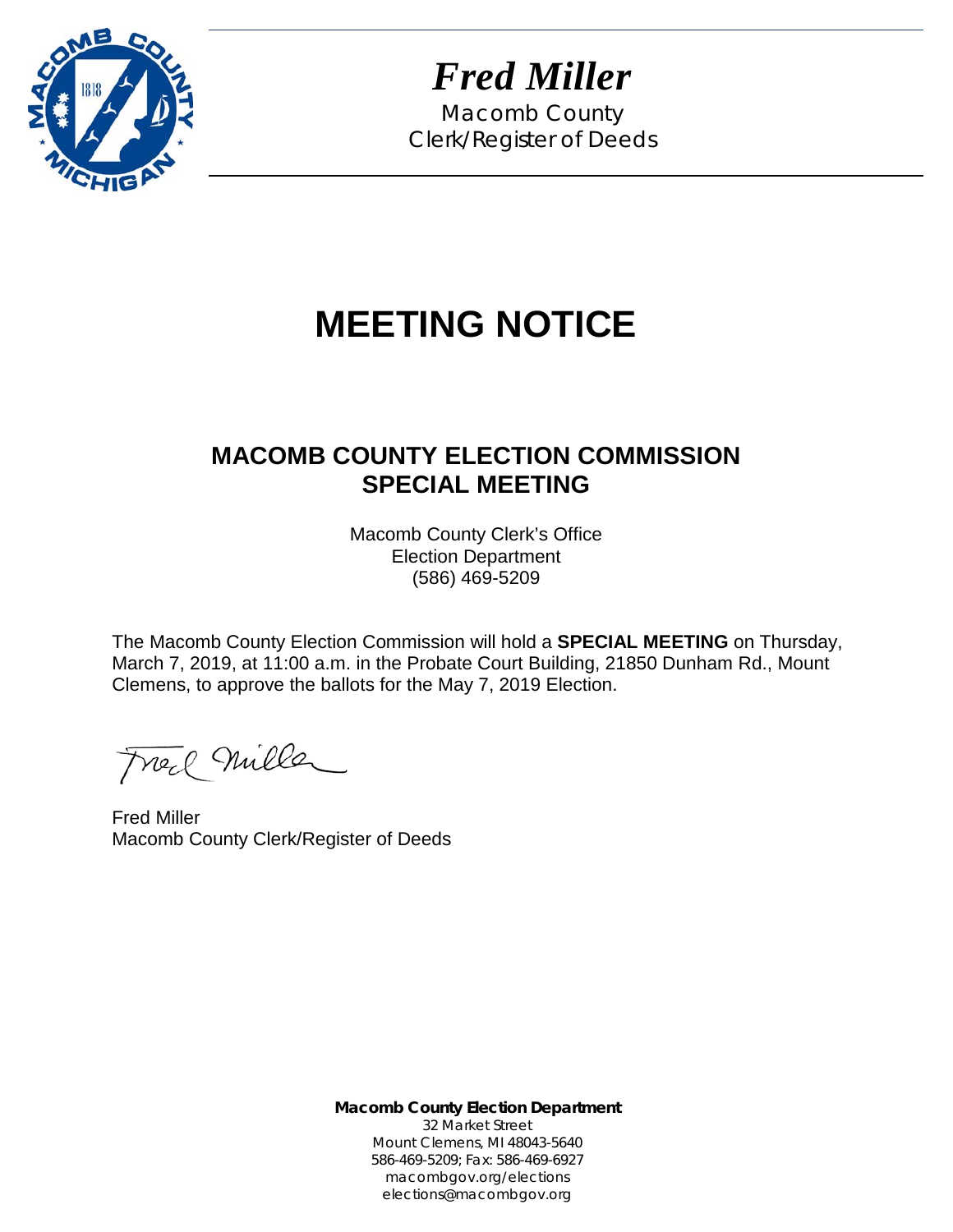## **MACOMB COUNTY ELECTION COMMISSION SPECIAL MEETING January 22, 2019 UNOFFICIAL MINUTES**

The Macomb County Election Commission met on Tuesday, January 22, 2019, in Court Room #1 of the Macomb County Probate Court Building, 21850 Dunham Road, Mount Clemens with the following members present:

|               | Judge Kathryn George - Senior Probate Judge, Chairperson<br>Larry Rocca - Treasurer<br>Fred Miller – County Clerk/Register of Deeds                           |
|---------------|---------------------------------------------------------------------------------------------------------------------------------------------------------------|
| Also Present: | Michael Grix - Election Department<br>Goce Nedanovski - Election Department<br>Frank Krycia - Corporation Counsel's Office<br>Joe Biondo - Treasurer's Office |

#### **CALL TO ORDER**

Judge George asked Larry Rocca to lead the meeting. Larry Rocca called the meeting to order at 11:15 a.m.

#### **MOTION TO ADOPT AGENDA**

A motion to adopt the agenda was made by Fred Miller. Judge George seconded the motion. The motion carried.

#### **PUBLIC PARTICIPATION**

A motion to close public participation was made by Larry Rocca. Judge George supported the motion. The motion carried.

#### **APPROVAL OF MINUTES FROM SEPTEMBER 13, 2018 MEETING**

Judge George made a motion to approve the minutes as presented. Larry Rocca seconded the motion. The motion carried.

#### **JUDGE CLARITY AND FACTUALITY ON SUBMITTED PETITIONS**

#### **Petition 1: Suzanne Kalka – Fraser City Council Member**

Karl Haus spoke. (17421 E. 14 Mile Rd, Fraser, MI 48026)

Fred Miller made a motion to make Kalka letter part of record. Larry Rocca supported, motion carried. Judge George made a motion to discuss petition. Fred Miller seconded, motion carried. Judge George made a motion to approve Petition 1. The motion was seconded by Fred Miller.

**By a 3-0 vote, Petition 1 was approved.** 

#### **Petition 2: Michael Lesich – Fraser City Council Member**